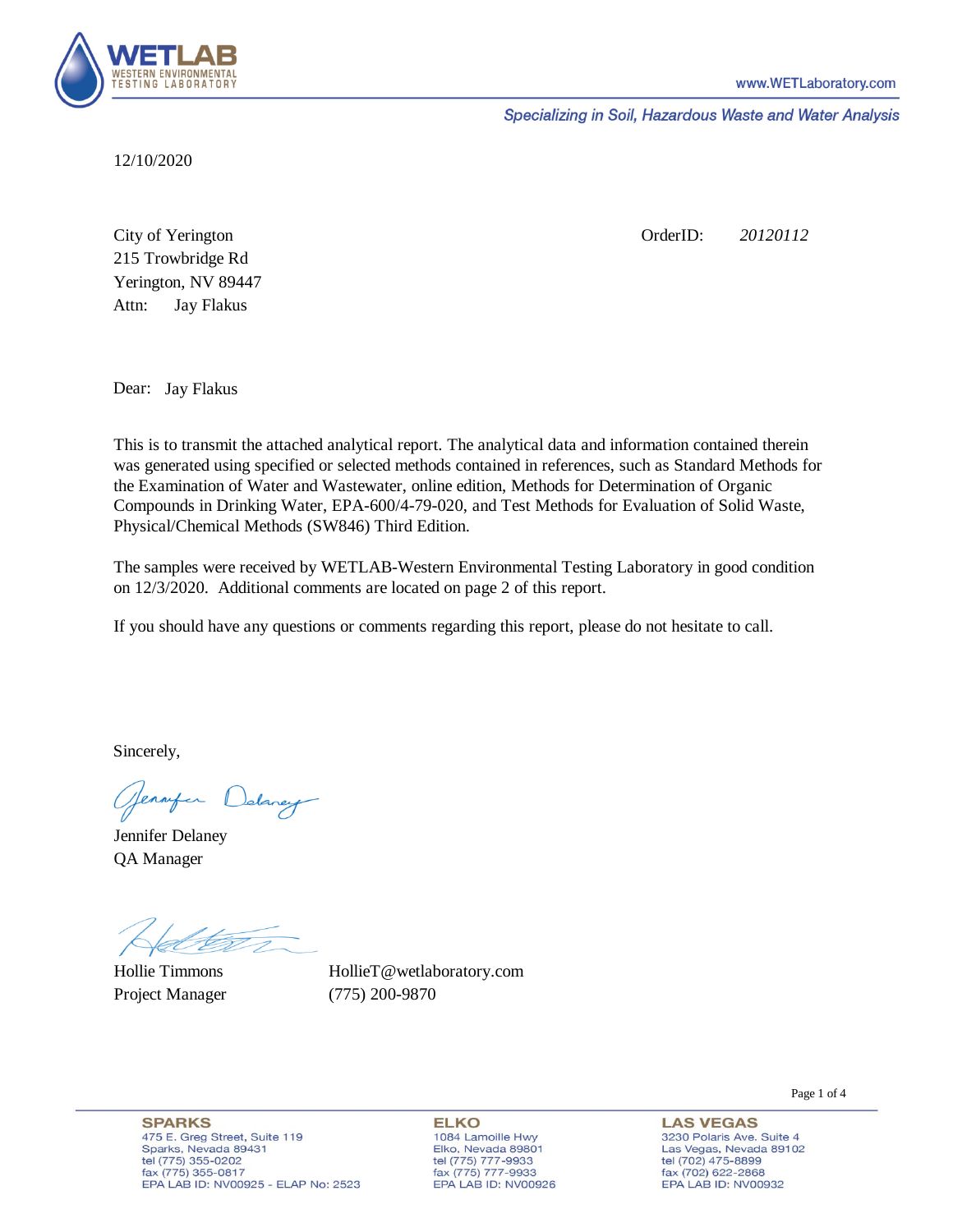## **Western Environmental Testing Laboratory Report Comments**

*City of Yerington - 20120112* 

### **Specific Report Comments**

None

#### **Report Legend**

| B         | --                       | Blank contamination; Analyte detected above the method reporting limit in an associated blank                                                                                                                             |
|-----------|--------------------------|---------------------------------------------------------------------------------------------------------------------------------------------------------------------------------------------------------------------------|
| D         | ۰.                       | Due to the sample matrix dilution was required in order to properly detect and report the analyte. The reporting limit has been<br>adjusted accordingly.                                                                  |
| <b>HT</b> | $\overline{\phantom{a}}$ | Sample analyzed beyond the accepted holding time                                                                                                                                                                          |
| J         | $\overline{\phantom{a}}$ | The reported value is between the laboratory method detection limit and the laboratory practical quantitation limit. The reported<br>result should be considered an estimate.                                             |
| K         | -−                       | The TPH Diesel Concentration reported here likely includes some heavier TPH Oil hydrocarbons reported in the TPH Diesel<br>range as per EPA 8015.                                                                         |
| L         | $\sim$                   | The TPH Oil Concentration reported here likely includes some lighter TPH Diesel hydrocarbons reported in the TPH Oil range<br>as per EPA 8015.                                                                            |
| M         | $\overline{\phantom{a}}$ | The matrix spike/matrix spike duplicate (MS/MSD) values for the analysis of this parameter were outside acceptance criteria due<br>to probable matrix interference. The reported result should be considered an estimate. |
| N         | ۰.                       | There was insufficient sample available to perform a spike and/or duplicate on this analytical batch.                                                                                                                     |
| NC        | --                       | Not calculated due to matrix interference                                                                                                                                                                                 |
| QD        | --                       | The sample duplicate or matrix spike duplicate analysis demonstrated sample imprecision. The reported result should be<br>considered an estimate.                                                                         |
| QL        | $\overline{\phantom{a}}$ | The result for the laboratory control sample (LCS) was outside WETLAB acceptance criteria and reanalysis was not possible.<br>The reported data should be considered an estimate.                                         |
| S         | $\overline{\phantom{a}}$ | Surrogate recovery was outside of laboratory acceptance limits due to matrix interference. The associated blank and LCS<br>surrogate recovery was within acceptance limits                                                |
| <b>SC</b> | $\overline{\phantom{a}}$ | Spike recovery not calculated. Sample concentration $>4X$ the spike amount; therefore, the spike could not be adequately<br>recovered                                                                                     |
| U         | ۰.                       | The analyte was analyzed for, but was not detected above the level of the reported sample reporting/quantitation limit. The<br>reported result should be considered an estimate.                                          |

#### **General Lab Comments**

Per method recommendation (section 4.4), Samples analyzed by methods EPA 300.0 and EPA 300.1 have been filtered prior to analysis.

The following is an interpretation of the results from EPA method 9223B:

A result of zero (0) indicates absence for both coliform and Escherichia coli meaning the water meets the microbiological requirements of the U.S. EPA Safe Drinking Water Act (SDWA). A result of one (1) for either test indicates presence and the water does not meet the SDWA requirements. Waters with positive tests should be disinfected by a certified water treatment operator and retested.

Per federal regulation the holding time for the following parameters in aqueous/water samples is 15 minutes: Residual Chlorine, pH, Dissolved Oxygen, Sulfite.

**ELKO** 1084 Lamoille Hwy<br>Elko, Nevada 89801 tel (775) 777-9933<br>fax (775) 777-9933 EPA LAB ID: NV00926

**LAS VEGAS** 3230 Polaris Ave. Suite 4 Las Vegas, Nevada 89102

tel (702) 475-8899<br>fax (702) 622-2868

EPA LAB ID: NV00932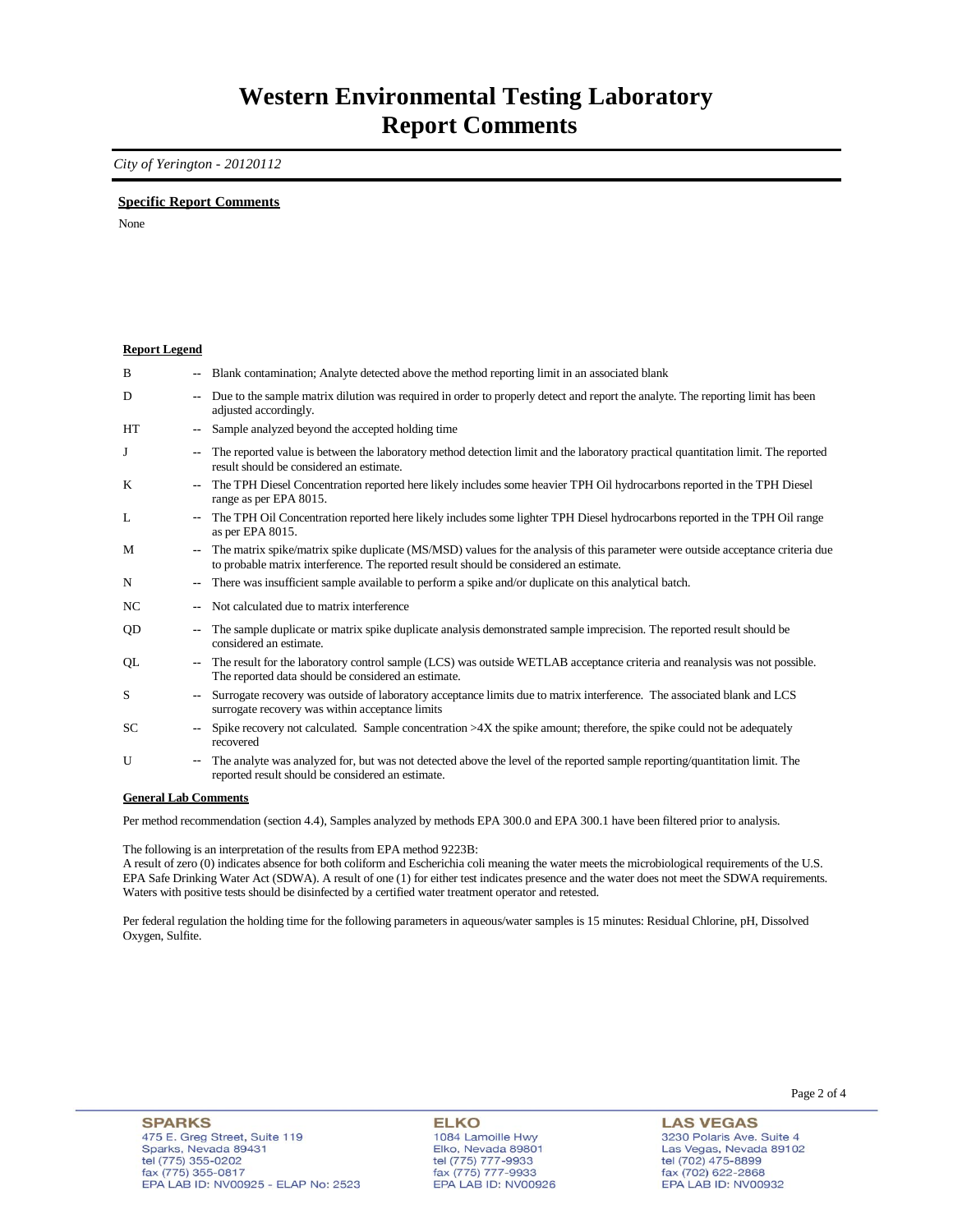### **Western Environmental Testing Laboratory Analytical Report**

**Attn:** Jay Flakus **City of Yerington 215 Trowbridge Rd Phone:** (775) 302-1155 **Fax:** NoFax **Date Printed:** 12/10/2020 **OrderID:** *20120112* **Yerington, NV 89447 PO\Project:** *City of Yerington / LY-0255-C / OPEN* **WETLAB Sample ID:** 20120112-001 **Customer Sample ID: Receive Date:** 12/3/2020 13:21 South Lyon Medical **Collect Date/Time:** 12/3/2020 08:55 **Analyte Method Results Units DF RL Analyzed DW MCL Pass/Fail LabID Field Residual Chlorine:** 0.30 mg/L **Microbiological Analyses** Total Coliform SM 9223B (IDEXX 0 /100 mL 1 12/3/2020 0 /100 mL Pass NV00925 Escherichia Coli SM 9223B (IDEXX 0 /100 mL 1 12/3/2020 0 /100 mL Pass NV00925 **WETLAB Sample ID:** 20120112-002 **Customer Sample ID: Receive Date:** 12/3/2020 13:21 4 Cherry Hills Dr. **Collect Date/Time:** 12/3/2020 09:35 **Analyte Method Results Units DF RL Analyzed DW MCL Pass/Fail LabID Field Residual Chlorine:** 0.27 mg/L **Microbiological Analyses** Total Coliform SM 9223B (IDEXX 0 /100 mL 1 12/3/2020 0 /100 mL Pass NV00925 Escherichia Coli SM 9223B (IDEXX 0 /100 mL 1 12/3/2020 0 /100 mL Pass NV00925 **WETLAB Sample ID:** 20120112-003 **Customer Sample ID: Receive Date:** 12/3/2020 13:21 185 Sunset Hills Dr. **Collect Date/Time:** 12/3/2020 09:15 **Analyte Method Results Units DF RL Analyzed DW MCL Pass/Fail LabID Field Residual Chlorine:** 0.45 mg/L **Microbiological Analyses** Total Coliform SM 9223B (IDEXX 0 /100 mL 1 12/3/2020 0 /100 mL Pass NV00925 Escherichia Coli SM 9223B (IDEXX 0 /100 mL 1 12/3/2020 0 /100 mL Pass NV00925 **WETLAB Sample ID:** 20120112-004 **Customer Sample ID: Receive Date:** 12/3/2020 13:21 352 2nd Ave. **Collect Date/Time:** 12/3/2020 10:20 **Analyte Method Results Units DF RL Analyzed DW MCL Pass/Fail LabID Field Residual Chlorine:** 0.45 mg/L **Microbiological Analyses** Total Coliform SM 9223B (IDEXX 0 /100 mL 1 12/3/2020 0 /100 mL Pass NV00925 Escherichia Coli SM 9223B (IDEXX 0 /100 mL 1 12/3/2020 0 /100 mL Pass NV00925

*DF=Dilution Factor, RL = Reporting Limit (minimum 3X the MDL), ND = Not Detected <RL or <MDL (if listed)* Page 3 of 4

**SPARKS** 475 E. Greg Street, Suite 119 Sparks, Nevada 89431 tel (775) 355-0202 fax (775) 355-0817 EPA LAB ID: NV00925 - ELAP No: 2523

**ELKO** 1084 Lamoille Hwy Elko, Nevada 89801 tel (775) 777-9933<br>fax (775) 777-9933 EPA LAB ID: NV00926 **LAS VEGAS** 3230 Polaris Ave. Suite 4 Las Vegas, Nevada 89102 tel (702) 475-8899 fax (702) 622-2868 EPA LAB ID: NV00932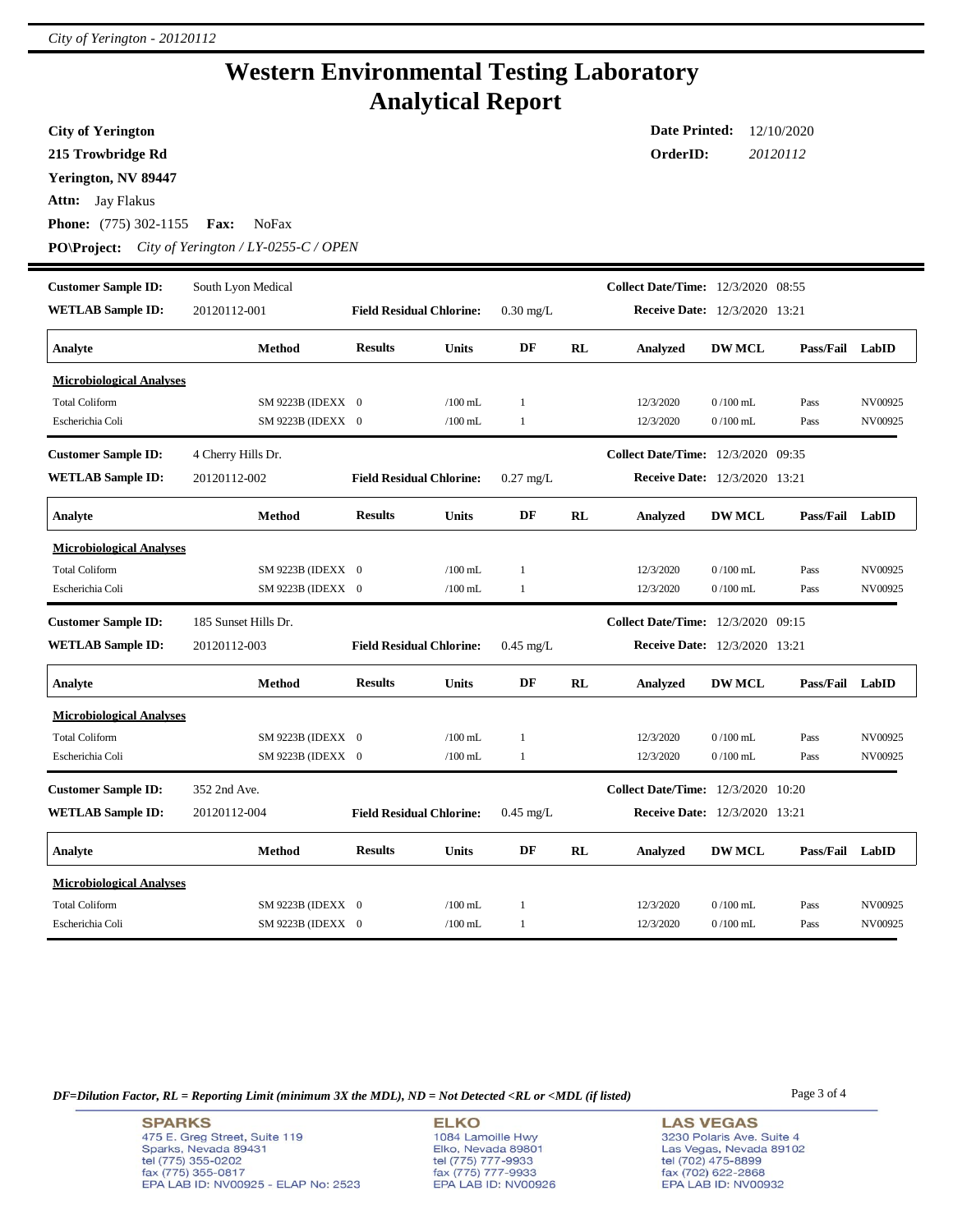# **Western Environmental Testing Laboratory QC Report**

| <b>OCBatchID</b> | <b>OCType</b> | Parameter             | Method                 | <b>Result</b> | Actual | $%$ Rec | Units     |
|------------------|---------------|-----------------------|------------------------|---------------|--------|---------|-----------|
| QC20120216       | Blank 1       | <b>Total Coliform</b> | <b>SM 9223B (IDEX)</b> |               |        |         | /100 mL   |
|                  |               | Escherichia Coli      | <b>SM 9223B (IDEX)</b> |               |        |         | $/100$ mL |

*DF=Dilution Factor, RL = Reporting Limit (minimum 3X the MDL), ND = Not Detected <RL or <MDL (if listed)* Page 4 of 4

**SPARKS** 475 E. Greg Street, Suite 119 Sparks, Nevada 89431<br>tel (775) 355-0202<br>fax (775) 355-0817 EPA LAB ID: NV00925 - ELAP No: 2523

**ELKO** 1084 Lamoille Hwy Elko, Nevada 89801<br>tel (775) 777-9933<br>fax (775) 777-9933 EPA LAB ID: NV00926

**LAS VEGAS** 3230 Polaris Ave. Suite 4 Las Vegas, Nevada 89102<br>tel (702) 475-8899<br>fax (702) 622-2868<br>EPA LAB ID: NV00932